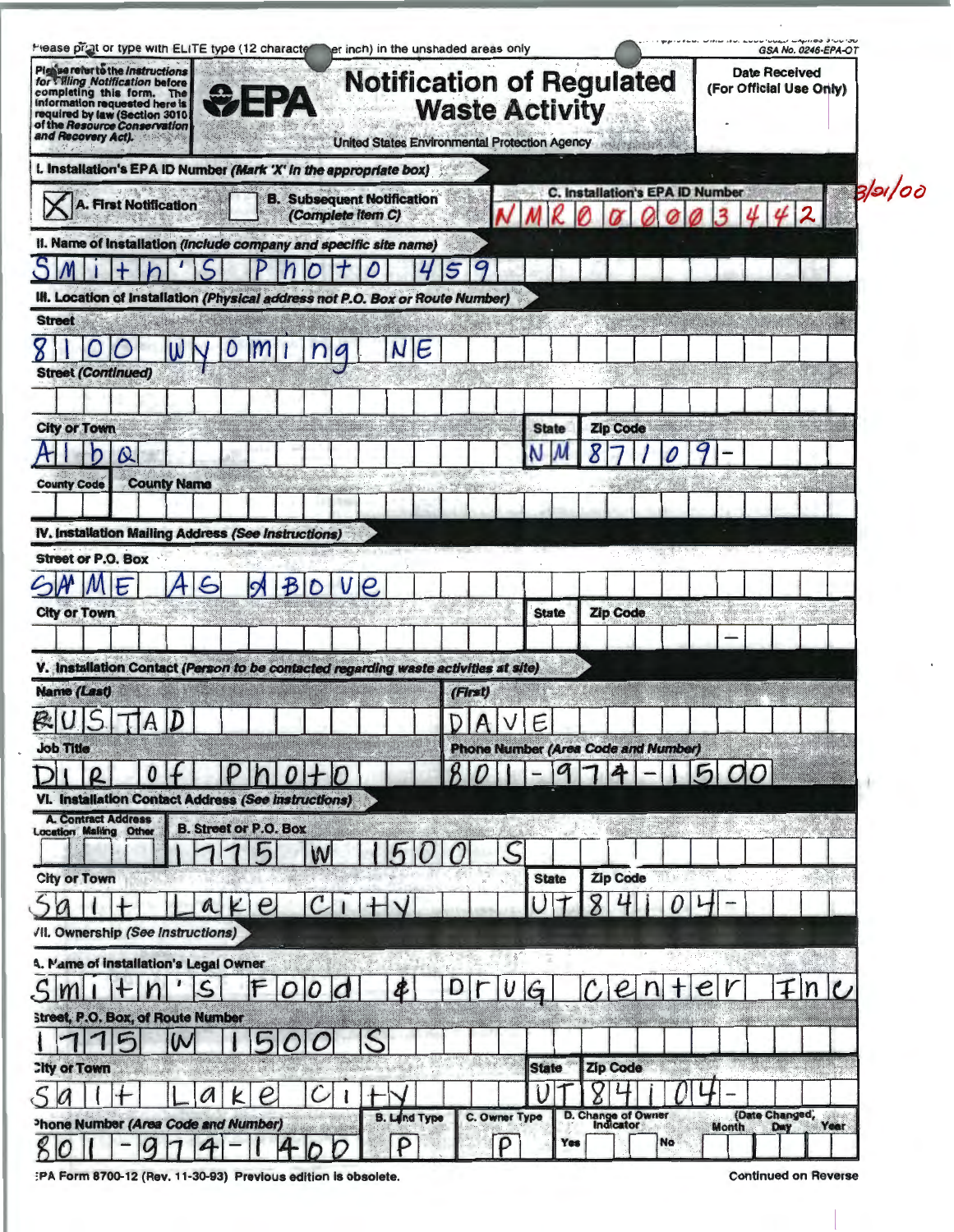|                                                                                                                                                                                                                                                                                                                                                                                                                                                                                                                                                                                                                                                                             | mong in the distribution areas vitry                                                                                                                                                                                                                                                                                                                                                                                                                                                                                 | GSA No. 2246-EPA                                                                                                                                                                                                                                                                                                                                                                                                                                                                                                                                                                     |
|-----------------------------------------------------------------------------------------------------------------------------------------------------------------------------------------------------------------------------------------------------------------------------------------------------------------------------------------------------------------------------------------------------------------------------------------------------------------------------------------------------------------------------------------------------------------------------------------------------------------------------------------------------------------------------|----------------------------------------------------------------------------------------------------------------------------------------------------------------------------------------------------------------------------------------------------------------------------------------------------------------------------------------------------------------------------------------------------------------------------------------------------------------------------------------------------------------------|--------------------------------------------------------------------------------------------------------------------------------------------------------------------------------------------------------------------------------------------------------------------------------------------------------------------------------------------------------------------------------------------------------------------------------------------------------------------------------------------------------------------------------------------------------------------------------------|
|                                                                                                                                                                                                                                                                                                                                                                                                                                                                                                                                                                                                                                                                             |                                                                                                                                                                                                                                                                                                                                                                                                                                                                                                                      | <b>ID - For Official Use Only</b>                                                                                                                                                                                                                                                                                                                                                                                                                                                                                                                                                    |
| VIII. Type of Regulated Waste Activity (Mark 'X' in the appropriate boxes; Refer to Instructions)                                                                                                                                                                                                                                                                                                                                                                                                                                                                                                                                                                           |                                                                                                                                                                                                                                                                                                                                                                                                                                                                                                                      |                                                                                                                                                                                                                                                                                                                                                                                                                                                                                                                                                                                      |
| <b>A. Hazardous Waste Activity</b>                                                                                                                                                                                                                                                                                                                                                                                                                                                                                                                                                                                                                                          |                                                                                                                                                                                                                                                                                                                                                                                                                                                                                                                      | <b>B. Used Oil Recycling Activities</b>                                                                                                                                                                                                                                                                                                                                                                                                                                                                                                                                              |
| <b>Generator (See Instructions)</b><br>51.<br>a. Greater than 1000kg/mo (2,200 lbs.)<br>b. 100 to 1000 kg/mo (200-2,200 lbs.)<br>c. Less than 100 kg/mo (220 lbs)<br><b>Transporter (Indicate Mode in boxes 1-5</b><br>below)<br>a. For own waste only<br><b>b. For commercial purposes</b><br><b>Mode of Transportation</b><br>1. Air<br>2. Rail<br>3. Highway<br>4. Water<br>5. Other - specify                                                                                                                                                                                                                                                                           | 3. Treater, Storer, Disposer (at<br><b>Installation) Note: A permit is</b><br>required for this activity; see<br>instructions.<br><b>Hazardous Waste Fuel</b><br>a. Generator Marketing to Burner<br><b>b. Other Marketers</b><br>c. Boiler and/or industrial Furnace<br>1. Smelter Deferral<br>2. Small Quantity Exemption<br>Indicate Type of Combustion<br>Device(s)<br>1. Utility Boiler<br>2. Industrial Boller<br>3. Industrial Furnace<br><b>Underground Injection Control</b><br>$\overline{\phantom{a}}$ 5. | 1. Used Oil Fuel Marketer<br>a. Marketer Directs Shipment of Used<br><b>Oil to Off-Specification Burner</b><br>b. Marketer Who First Claims the Used<br><b>Oil Meets the Specifications</b><br>2. Used Oil Burner - Indicate Type(s) of<br><b>Combustion Device(s)</b><br>a. Utility Boller<br><b>b. Industrial Boller</b><br><b>C. Industrial Furnace</b><br>3. Used Oil Transporter - Indicate Type(s)<br>of Activity(ies)<br>a. Transporter<br>b. Transfer Facility<br>4. Used Oil Processor/Re-refiner-Indicate<br><b>Type(s) of Activity(ies)</b><br>a. Process<br>b. Re-refine |
| IX. Description of Hazardous Wastes (Use additional sheets if necessary)                                                                                                                                                                                                                                                                                                                                                                                                                                                                                                                                                                                                    |                                                                                                                                                                                                                                                                                                                                                                                                                                                                                                                      |                                                                                                                                                                                                                                                                                                                                                                                                                                                                                                                                                                                      |
| A. Characteristics of Nonlisted Hazardous Wastes. (Mark 'X' in the boxes corresponding to the characteristics of                                                                                                                                                                                                                                                                                                                                                                                                                                                                                                                                                            |                                                                                                                                                                                                                                                                                                                                                                                                                                                                                                                      |                                                                                                                                                                                                                                                                                                                                                                                                                                                                                                                                                                                      |
| B. Listed Hazardous Wastes. (See 40 CFR 261.31 - 33; See instructions if you need to list more than 12 waste codes.)<br>2<br>0<br>74<br>C. Other Wastes. (State or other wastes requiring a handler to have an I.D. number; See instructions.)                                                                                                                                                                                                                                                                                                                                                                                                                              | R<br>О<br>10<br>3                                                                                                                                                                                                                                                                                                                                                                                                                                                                                                    | 5<br>6<br>12<br>រព<br>5                                                                                                                                                                                                                                                                                                                                                                                                                                                                                                                                                              |
|                                                                                                                                                                                                                                                                                                                                                                                                                                                                                                                                                                                                                                                                             |                                                                                                                                                                                                                                                                                                                                                                                                                                                                                                                      |                                                                                                                                                                                                                                                                                                                                                                                                                                                                                                                                                                                      |
| <b>X. Certification</b>                                                                                                                                                                                                                                                                                                                                                                                                                                                                                                                                                                                                                                                     |                                                                                                                                                                                                                                                                                                                                                                                                                                                                                                                      |                                                                                                                                                                                                                                                                                                                                                                                                                                                                                                                                                                                      |
| I certify under penalty of law that this document and all attachments were prepared under my direction or supervision in accordance with a<br>system designed to assure that qualified personnel properly gather and evaluate the information submitted. Based on my inquiry of the person<br>or persons who manage the system, or those persons directly responsible for gathering the information, the information submitted is, to the<br>best of my knowledge and belief, true, accurate, and complete. I am aware that there are significant penalties for submitting false information,<br>including the possibility of fine and imprisonment for knowing violations. |                                                                                                                                                                                                                                                                                                                                                                                                                                                                                                                      |                                                                                                                                                                                                                                                                                                                                                                                                                                                                                                                                                                                      |
| <b>Signature</b>                                                                                                                                                                                                                                                                                                                                                                                                                                                                                                                                                                                                                                                            | Name and Official Title (Type or print) '<br>DIRECTOR OF PHOTO OPERATIONS                                                                                                                                                                                                                                                                                                                                                                                                                                            | <b>Date Signed</b>                                                                                                                                                                                                                                                                                                                                                                                                                                                                                                                                                                   |
| DAVE RUSTAD<br><b>Kl. Comments</b>                                                                                                                                                                                                                                                                                                                                                                                                                                                                                                                                                                                                                                          |                                                                                                                                                                                                                                                                                                                                                                                                                                                                                                                      |                                                                                                                                                                                                                                                                                                                                                                                                                                                                                                                                                                                      |
|                                                                                                                                                                                                                                                                                                                                                                                                                                                                                                                                                                                                                                                                             |                                                                                                                                                                                                                                                                                                                                                                                                                                                                                                                      |                                                                                                                                                                                                                                                                                                                                                                                                                                                                                                                                                                                      |
|                                                                                                                                                                                                                                                                                                                                                                                                                                                                                                                                                                                                                                                                             |                                                                                                                                                                                                                                                                                                                                                                                                                                                                                                                      |                                                                                                                                                                                                                                                                                                                                                                                                                                                                                                                                                                                      |
|                                                                                                                                                                                                                                                                                                                                                                                                                                                                                                                                                                                                                                                                             |                                                                                                                                                                                                                                                                                                                                                                                                                                                                                                                      |                                                                                                                                                                                                                                                                                                                                                                                                                                                                                                                                                                                      |
|                                                                                                                                                                                                                                                                                                                                                                                                                                                                                                                                                                                                                                                                             |                                                                                                                                                                                                                                                                                                                                                                                                                                                                                                                      |                                                                                                                                                                                                                                                                                                                                                                                                                                                                                                                                                                                      |

E

**Classic** 

EPA Form 8700-12 (Rev. 11-30-93) Previous edition is obsolete.

 $\omega$